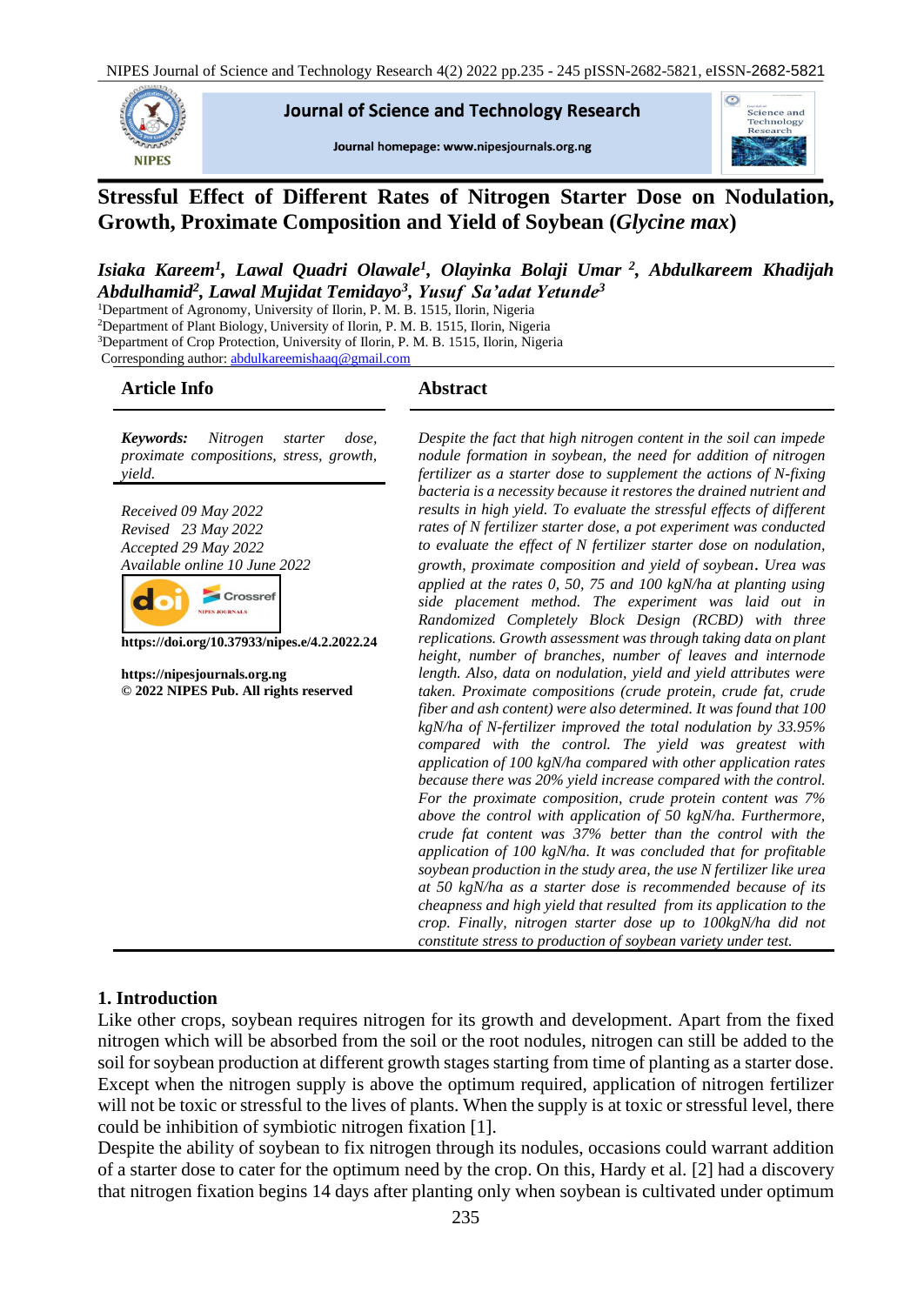moisture and temperature and as such a small amount of starter nitrogen will be useful at early vegetative stage. Similarly, starter nitrogen is capable of supplying nitrogen before nitrogen fixation begins in the root nodules [3]. In the same vein, the use of nitrogen starter dose aims at provision of soil nitrogen which is readily available to soybeans at seedling stage and could be a source of yield increment. Moreover, early application of starter dose nitrogen has been found to have significant increase in grain yield soybean and growth attributes as well as plant biomass [4].

Application of lower rate (45kgN/ha) of starter nitrogen dose combined with density of 45 plants per metre square increased the yield of soybean yield [5]. Furthermore, application of low rate (less than 15kgN/ha) of starter nitrogen at planting led to yield increase over years compared to no starter dose application [6].

Contrary to that, application of starter dose nitrogen could lead to nitrogen fixation reduction in soybean plant as well as drop in yield [7]. It should be noted that starter dose nitrogen may have no effects whatsoever on grain yield, shoot fresh mass, leaf area and plant height [8]. However, in irrigated and non-irrigated soybean fields, higher application rate of starter dose nitrogen significantly increased grain yield of the crop in the mid-southern part of USA [9].

Though different researchers have determined the effects of starter dose on soybean plant, the results are not conclusive. Therefore, this experiment was conducted to determine the stressful effects of different rates of nitrogen starter dose on nodulation, growth, proximate composition and yield of soybean (*Glycine max*).

## **2.0. Methodology**

## **2.1. Experimental Site**

The research was carried out at the green house, Faculty of Agriculture, University of Ilorin, Kwara State, Nigeria.

## **2.2. Experimental Design and Treatment Application**

The experiment was laid out in Randomized Complete Block Design (RCBD) with four replications. The treatments were four (4) levels of nitrogen- 0, 50, 75 and 100kgN/ha. The fertilizer source was urea. Application of fertilizer was done at planting.

## **2.3. Plant Materials, Planting and Cultural Practices**

The soybean variety used was Sam Soya 2. The capacity of the experimental pots was 7 litres. The soil used was collected from a nearby field and sieved to remove large particles. A 5kg of the soil was weighed and put in each pot. Six seeds were planted at 2 cm depth and the resulting seedlings were thinned to four in each pot.

The plants were fully irrigated (at field capacity) till the termination of the experiment. Each experimental pot contained four plants. The pots were manually and regularly weeded till the end of the experiment to keep the plants weed free. Insect pests were controlled using Lambda Cyhalothrin at 15ml/10litres of water. This operation started 5 weeks after planting and was repeated fortnightly until harvest.

# **2.4. Data Collection**

# **2.4.1. Chlorophyll determination**

Leaf chlorophyll content was determined homogenizing 1g of a leaf sample in 15ml of ethanol. The mixture was then filtered and the filtrate was covered aluminum foil to prevent it from being broken down by sunlight. The concentration of chlorophyll was then measured as a function of intensity of absorbed light in a spectrophotometer. Absorbance was measured at 647 and 664 nm wavelengths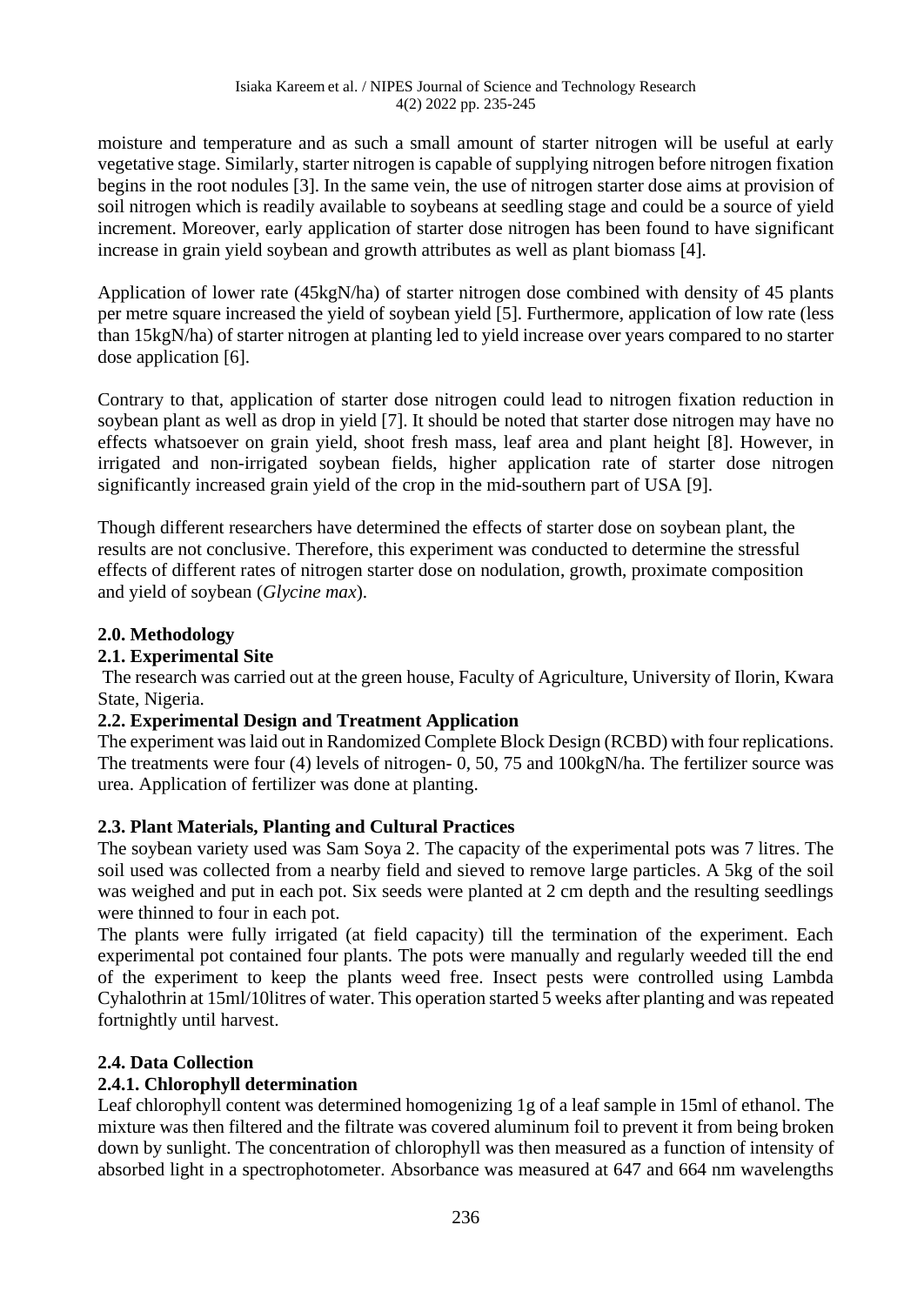with UV spectrophotometer. Total and actual chlorophyll were calculated using the following formulae:

Chlorophyll a =  $(13.19 \text{ x A}_{664})$ - $(2.57 \text{ x A}_{647})$  (1) Chlorophyll b =  $(22.1 \times A_{647})$ - $(5.26 \times A_{664})$  (2) Total chlorophyll = Chlorophyll  $a +$ chlorophyll  $b$  (3) A<sub>664</sub> and A<sub>647</sub> are absorbances at wavelengths 647 and 664nm respectively.

# **2.5. Determination of Proximate Composition of Soybean**

## **2.5.1 Preparation of sample for proximate analysis**

Dried samples of leaves were ground into fine powder. From the ground samples, crude fat, crude protein, crude fibre and ash contents were determined using the methods described by Kirk and Sawyer [10] and James [11].

## **a. Nitrogen determination**

This was done using Kjeldahl method described by Chang [12]. 0.5g of each plant sample was mixed with 10ml of  $H_2SO_4$  in a digestion flask. A tablet of selenium was then added to the mixture and the resulting mixture was heated under a fume cupboard until the mixture turned to a clear solution (sample digest). The digest was made up to 100ml using distilled water and kept in a volumetric flask. 10ml of the digest was mixed with equal volume (10ml) of 45% sodium hydroxide solution in Kjeldahl distillation apparatus. The mixture was distilled into 10ml of 40% boric acid containing three drops of mixed indicators (bromocresol green and methyl red). A total of 50ml distillate was collected and titrated against 0.02N EDTA until the colour turned from green to deep red (the end point). Reagent without plant sample (blank) was also distilled and titrated. Percentage of nitrogen was then calculated as follows:

%Nitrogen= $\frac{100 \times N \times 14 \times Vt}{W \times 1000 \times Va} \times T \times B$  (4)  $W =$  Mass of sample  $(0.5g)$  $N=$  Normality of titrant (0.02N  $H<sub>2</sub>SO<sub>4</sub>$ ) Vt= Total digest volume (100ml) Va= Volume of analyzed digest (10ml) T= Sample titre value B=Blank titre value Note:1ml of  $1N H_2SO_4 = 14mg$ 

## **b. Crude Protein Determination**

Nitrogen content was first determined using Kjeldahl method described by Chang [12] as stated above under nitrogen determination. Crude protein was then determined from the amount of nitrogen got using Equation 5.

%Crude Protein=  $\%$ N x6.25 (5)

# **c. Determination of crude fat**

The determination was through gravimetric method described by Krick and Sawyer [10]. 5g of plant sample was wrapped in a porous paper (whatman filter paper) and put in a thimble. The thimble was put in a soxlet reflux flask and mounted on weighed extraction flask  $(W_1)$  containing 200ml of petroleum ether. The upper part of the reflux flask was connected to a water condenser. The solvent (petroleum ether) was heated to boil, vapourize and condense into soxlet reflux flask. Through this process the sample in the thimble was shortly covered with the solvent after it was put there until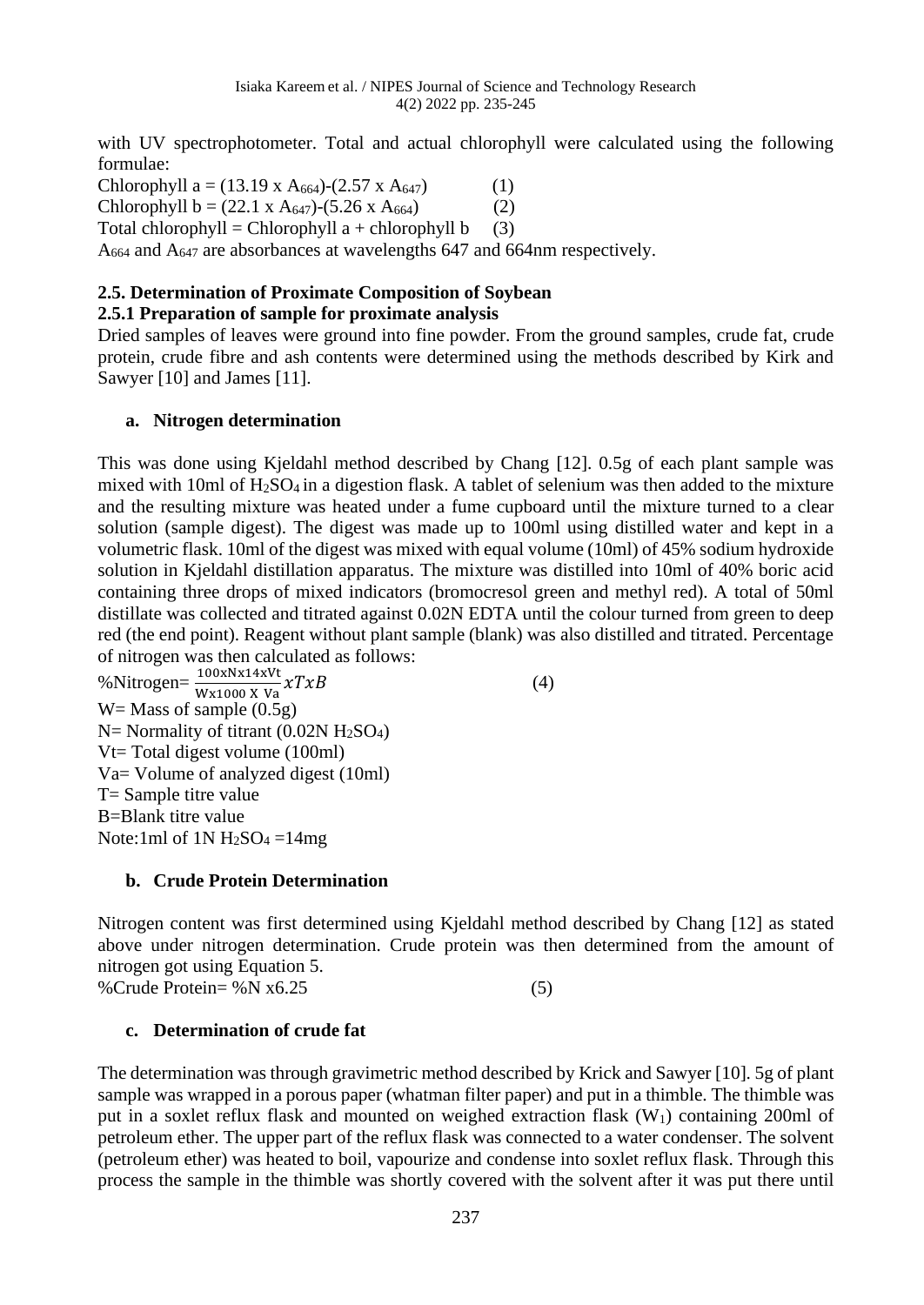soxlet reflux flask was filled and then siphoned. The oil extract was carried down to the boiling flask. This process was allowed to go on repeatedly for four hours before the defatted sample was removed. The solvent was recovered and the oil extract was left in the flask. The flask containing the oil extract was dried in an oven at  $60^{\circ}$ C for 30minutes to remove any residual solvent. The flask was then cooled in a desiccator and weighed  $(W_2)$ . The percentage of oil (fat) extract was then determined using Equation 6.<br> $W2-W1$ 

 $% \text{Fat} = \frac{W2-W1}{Mass of plant sample} \times 100$  (6) Where:  $W_1$ =Mass of empty extraction flask  $W_2$ =Mass of flask + Oil (fat) extract

## **d. Determination of Total Ash Content**

This was determined through furnace incineration gravimetric method as described by James[11]. 5.0g of prepared plant sample was weighed into a porcelain crucible of mass  $W_1$ . The sample was burnt to ashes at 550°C in a muffle furnace. After it has completely burnt into ashes, it was cooled in a desiccator and the mass of the crucible and ash was determined and recorded as  $W_2$ . Percentage of ash in the sample was determined as follows:<br> $\frac{W^2-W^1}{W^2-W^1}$ 

% Ash= $\frac{W2-W1}{Mass \text{ of plant sample}} x100$  (7) Where:  $W_1$ =Mass of empty extraction flask  $W_2$ =Mass of crucible + Ash

## **e. Determination of crude fibre**

This was determined by the procedure described by James [11]. 5.0g of the prepared plant sample was weighed and boiled in 150ml of  $1.25\%$  H<sub>2</sub>SO<sub>4</sub> solution for 30minutes under reflux. The boiled sample was washed in several portions of hot water using a two-fold cloth to trap plant particles. The sample was returned to the flask and boiled again in 150ml of 1.25% sodium hydroxide for 30 minutes under the same condition. After the sample was washed in several portions of hot water, the sample was allowed to drain and dry before being transferred into a weighed crucible where it was dried to a constant mass at  $105^{\circ}$ C using an oven. The mass of crucible + the dry sample was recorded as W<sub>2</sub>. The dried sample was then transferred into a muffle furnace and burned into ashes. Percentage of crude fibre was determined as follows:

%Crude Fibre = 
$$
\frac{W^2-W^3}{\text{Mass of plant sample}} \chi 100
$$
 (8)

Where:

 $W_2$ =Mass of crucible + sample after washing, boiling and drying

 $W_3 = Mass$  of crucible + Sample of ash

## **Days to 50% flowering**

This was recorded when about half of the total plants in each treatment flowered.

## **Days to maturity**

This was taken when about 70% of the pods in each pot changed from green to brown colour.

## **Plant height**

The plant height was measured the soil level to the tip of the last leaf using a measuring. The average height was calculated and recorded for each treatment after maturity.

#### **Number of leaves**

Two plant stands were randomly selected per pot and their leaves were counted. The average number of leaves was recorded for each treatment.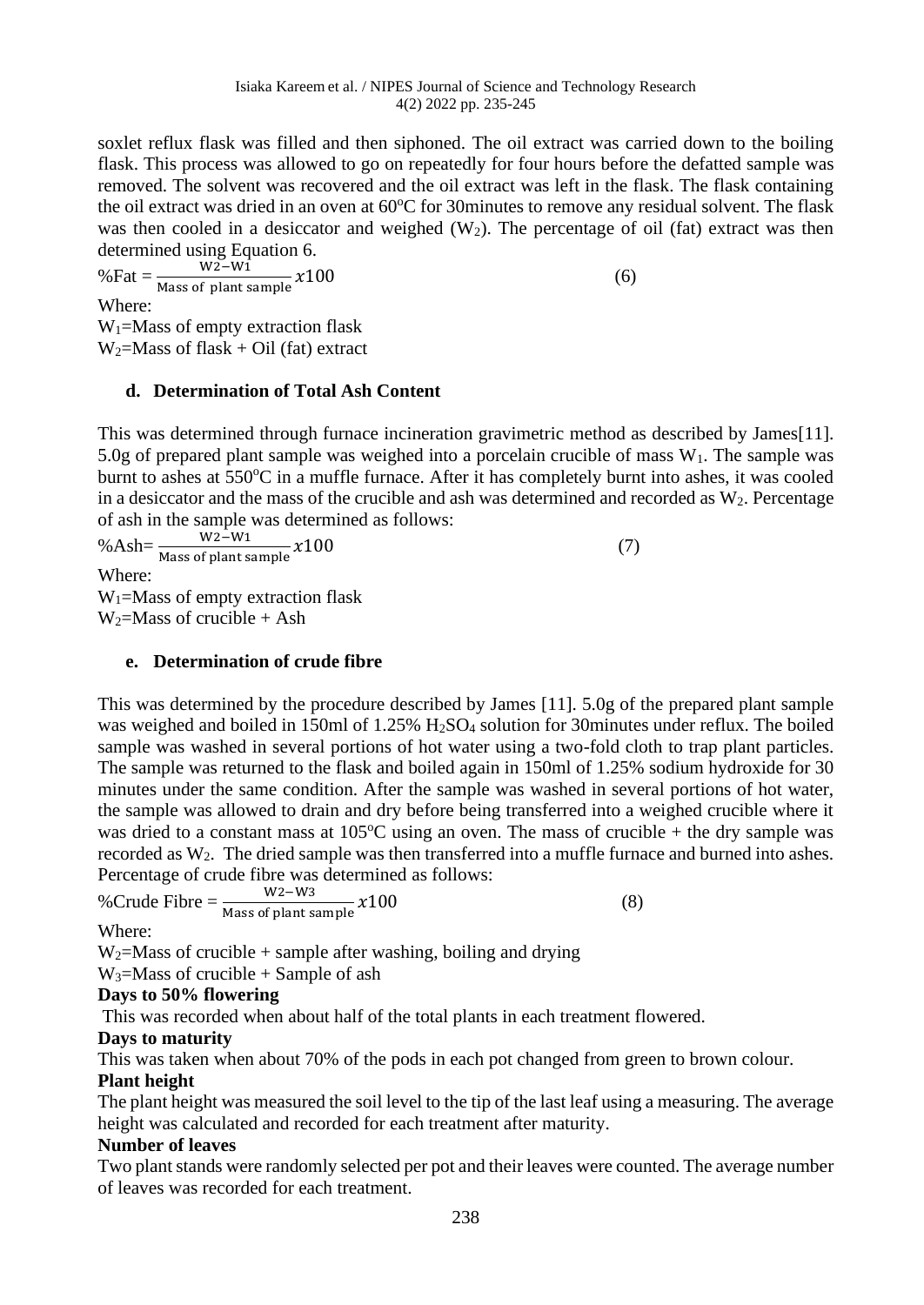## **Number of branches**

The number of branches was counted at maturity. The average value was computed for each treatment.

#### **Number and mass of nodules**

Nodulation was assessed when there was 50% flowering in each pot by carefully uprooting three (3) plants randomly from each treatment. The adhering soil was removed by washing gently over a metal sieve. The nodules from each plant were removed separately and spread on the sieve to drain water from their surfaces. The nodules were then counted and the average number of nodules per plant was recorded and the mass of nodules per plant was determined using a sensitive scale.

## **Pod yield per plant**

The number of pods per plant was counted and recorded at maturity by counting the number of pods in all the plants in each pot and finding the average.

## **Seed yield per pod (g)**

Number of seeds per pod was counted and the mass of seeds per pod was determined using a sensitive scale.

## **Fifty seed mass (g)**

Fifty seeds were counted and weighed from each pot using a sensitive scale. The average value for each treatment was then recorded.

## **2.6. Data Analysis**

Collected data were subjected to Analysis of Variance (ANOVA) using IBM SPSS version 20 while mean separation was done using Duncan's multiple range tests.

## **3.0. Results and Discussion**

### **3.1. Effect of nitrogen starter dose on total nodulation and nodule mass**

Plants from 100 kg/ha urea produced the highest number of nodules followed by those from 75kgN/ha while the lowest number of nodules were from the control plants. Plants from 100kg/ha urea were 33.33% higher in nodule production than the control plants (Table 1). As for nodule mass, the control plants produced the lightest nodules while pots with 100 kgN/ha produced the heaviest nodules followed by plants treated with 50 kgN/ha. Plants treated with 100 kgN/ha produced nodules that were 60.97% heavier than the control plants (Table 1). This result implies that nitrogen fertilization has a direct relationship with nodulation in the test crop. Furthermore, application of 100kgN/ha did not constitute stress to the plants to result in nodulation reduction. Increase in number of nodules and nodule mass with increase in nitrogen application could be attributed to increase in root cell division aided by the presence of nitrogen. In the same vein, application of nitrogen might have enhanced absorption of more water and minerals which led to better cell enlargement and elongation with resultant increase in the number of nodules and their masses. It has been reported that nitrogen application in soybean would be of help in the formation of nodules with eventual increase in symbiotic nitrogen fixation rate [13]. So, there is direct relationship between nitrogen application and number of nodules along with the nodule mass. Furthermore, increase in number of nodules and their dry masses has been reported with application of 40kgN/ha [14].

However, high rate of nitrogen fertilization can suppress nodulation and nitrogen fixation in soybean plants resulting in low grain yield [15]. This is an induced toxicity through nutrition. Furthermore, high level of nitrogen application can result in very luxuriant shoot growth, shoot lodging, poor formation of pods and the plants become highly prone to high insect infestation and disease infection [16]. In a similar study, average number of number of nodules per plant was significantly suppressed by application of 140 and 280kgN/ha resulting in a general trend of an inverse relationship between average nodule size and application rate of nitrogen [17]. In the same vein, Ntambo et al. [18] observed that increasing level of nitrogen decreased nodule number and nodule dry mass per plant. Kaschuk et al. [19] also found negative effects on number of nodules produced as well as their dry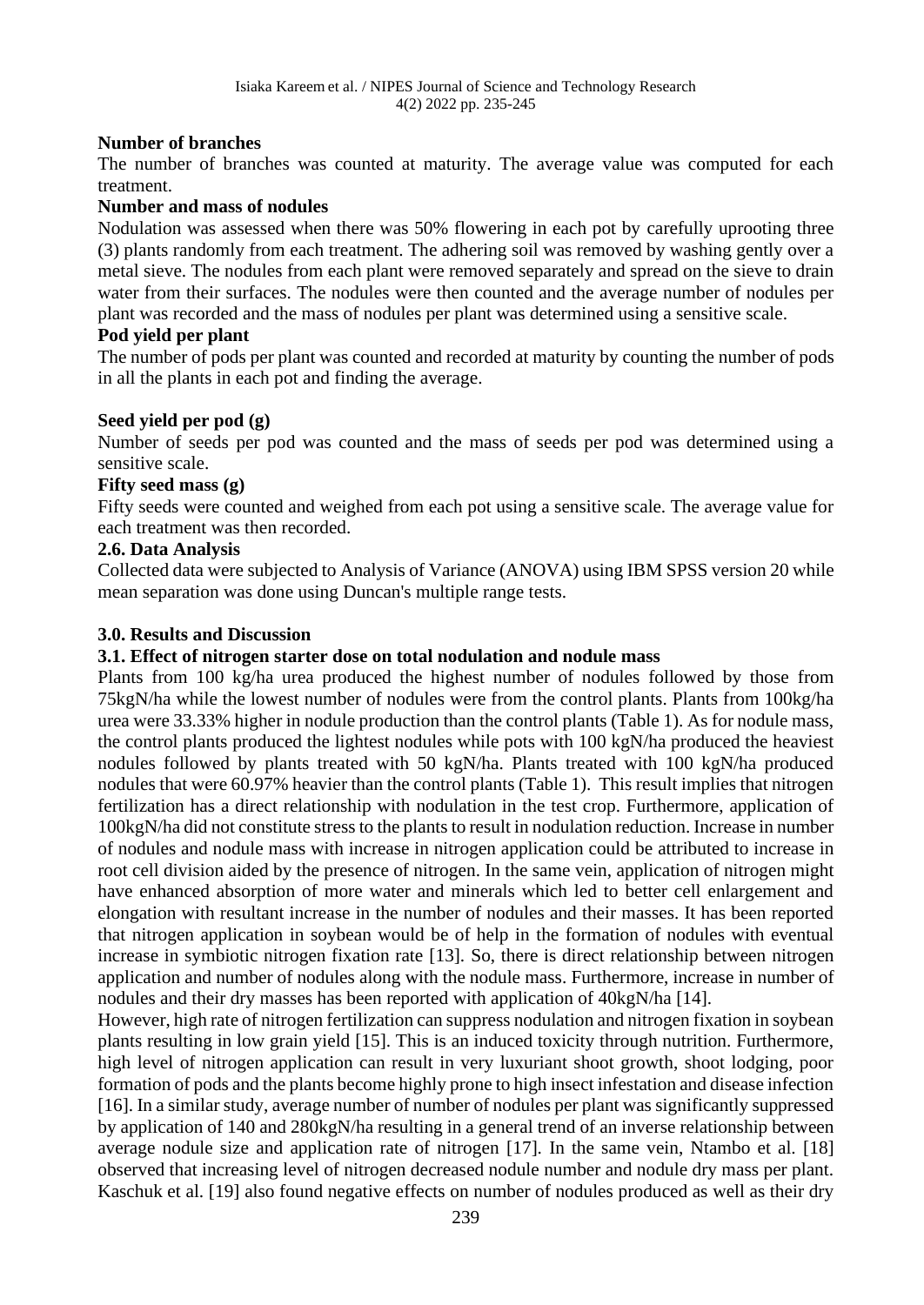masses which was accompanied by low yield when they applied 30kgN/ha as starter dose and 50kgN/ha for top dressing[19]. Decrease in number of root nodules as well as their masses has been attributed to a decrease in translocation of photosynthates from the shoot to the nodules [20].

| Table 1. Effect of fittingen starter dose on houdiation and hought weight of soybear |                          |                        |  |  |  |  |
|--------------------------------------------------------------------------------------|--------------------------|------------------------|--|--|--|--|
| <b>Application Rate (kgN/ha)</b>                                                     | <b>Number of nodules</b> | <b>Nodule Mass (g)</b> |  |  |  |  |
|                                                                                      | $6.53^a \pm 0.05$        | $9.91^b \pm 0.03$      |  |  |  |  |
| 50                                                                                   | $13.00^a \pm 4.16$       | $0.63^a \pm 0.17$      |  |  |  |  |
| 75                                                                                   | $17.00^a \pm 6.03$       | $0.61^a + 0.20$        |  |  |  |  |
| 100                                                                                  | $18.00^a \pm 2.31$       | $1.23^a \pm 0.68$      |  |  |  |  |
|                                                                                      |                          |                        |  |  |  |  |

The values (means of three replicates  $\pm$  SE) in the same column followed by the same letters are not significantly different from each other at  $P < 0.05$ .

### **3.2. Effect of nitrogen starter dose on plant height, internode length, number of branches and number of leaves of soybean**

The tallest plants (58cm) were from application of 100 kgN/ha. This was followed by the control (55cm) while the shortest plants (46cm) were from pots with 50 kgN/ha. The tallest plants were 20.68% above the control while the shortest plants were 16.36% below the control plants (Table 2). Application of 100 kgN/ha resulted into longest internode (4.31cm) followed by plants from 75 and 50 kgN/ha application rates (4.15 and 3.54cm) respectively. The shortest internodes were from the control plants. The tallest internodes were 24% above the shortest ones (control plants) (Table 2). The highest number of branches (57) was recorded from pots treated with 100 kg/ha followed by plants from pots with 75 kg/ha urea (46.67) while the lowest number of branches was recorded from plants with application rate of 50kgN/ha (Table 2). Leaf production was highest in pots with 100 kgN/ha followed by those with 75 kgN/ha while the lowest number of leaf production was from pots with 50 kg/ha. Plants from pots with 100 kgN/ha were 37.06% better than those with the lowest number of leaves (Table 2). Plant height, internode length, number of branches and leaves had direct relationship with nitrogen application rate. These results could be attributed to enhancement of chlorophyll of the leaves (because nitrogen is a component of chlorophyll) which then led to higher photosynthetic rate and eventual better assimilate production. The photosynthate produced was channeled to the cells of the leaves and stems and enlargement of the cells was achieved leading to leaf expansion, long internode, tallness of plants and increased number of branches. Furthermore, better growth attributes might be the result of proper secretion and functioning of certain growth hormones (auxins and cytokinins) which have nitrogen as one of their components. So, the hormones then caused increased leaf production, enhanced plant height, well-spaced nodes and branch multiplication. Moreover, the results might be the outcome of succulence effect created by ample supply of nitrogen to the plants though such might be eventually detrimental to the plant lives because they will be made prone to insect infestation and disease infection. Similar to the result from this experiment was the discovery of Raghuveer and Hosmath [21] who found out that height of plants, accumulation of dry matter, population of branches per plant were increased with increase in nitrogen application rate in soybeans. Furthermore, Mehmet [22] recorded maximum plant height with application of 90kgN/ha. In the same vein, Mrkovacki et al. [23] found the tallest plant height and the highest dry matter with application of nitrogen at 60 kg/ha at flowering stage. Summarily, application of 50 kgN/ha led to decline in number of leaves, height and number of branches with the exception of internode length.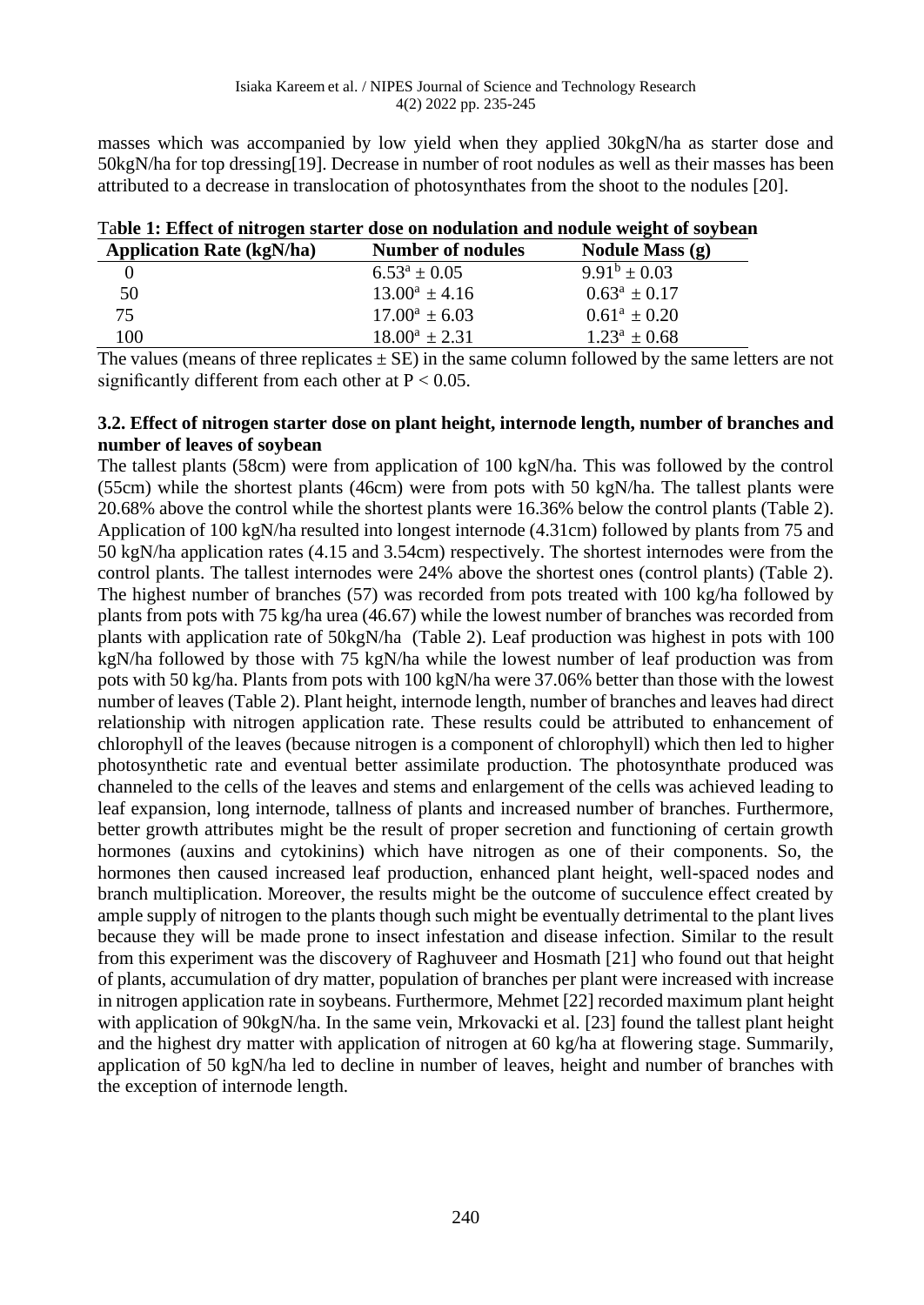| <b>Application</b> | <b>Plant</b>        | <b>Internode</b>  | <b>Number</b>            | <b>Number</b>        |
|--------------------|---------------------|-------------------|--------------------------|----------------------|
| Rate (kgN/ha)      | height $(cm)$       | length (cm)       | of branches              | of leaves            |
| $\theta$           | $55.00^a \pm 7.00$  | $3.45^a \pm 0.38$ | $45.00^a \pm 3.00$       | $123.00^a \pm 11.06$ |
| 50                 | $46.00^a \pm 2.88$  | $3.54^a \pm 0.21$ | $41.67^a \pm 4.04$       | $122.00^a \pm 8.02$  |
| 75                 | $48.00^a \pm 8.88$  | $4.15^a \pm 0.47$ | $46.67^{\rm a} \pm 5.03$ | $140.00^a \pm 14.57$ |
| 100                | $58.00^a \pm 12.66$ | $4.31^a \pm 1.13$ | $57.00^a \pm 14.42$      | $168.00^a \pm 41.05$ |

|  |  |  | Table 2: Effect of nitrogen starter dose on growth traits of soybean |
|--|--|--|----------------------------------------------------------------------|
|  |  |  |                                                                      |

The values (means of three replicates  $\pm$  SE) in the same column followed by the same letters are not significantly different from each other at  $P < 0.05$ .

**3.3. Effect of nitrogen starter dose on number of pods per pot and pod yield per pot of soybean** Highest number of pods per pot (54) was recorded from the pots with 100 kgN/ha followed by the control plants while the lowest number of pods (43) was found in with 50 kgN/ha. The best treatment (100kgN/ha) was 26.55% better than the pots with lowest number of pods (Table 3). The highest yield per pot was from pots treated with 100 kgN/ha followed by plants from pots treated with 50 kgN/ha while the lowest yield was realized from control plants. Yield from pots with 100 kg/ha urea was 19.57% higher than that of the control (Table 3). The increase in pod and grain yield might be attributed to nutrient synergy between nitrogen and potassium (which is responsible grain production and filling). As a result, luxuriant vegetative growth from nitrogen application was successfully transformed to appreciable reproductive features (pods and grains). The number of pods was directly proportional to the mass of pod per pot. This could be used to predict the yield of the plant based on this. In line with the results of this work, Singh et al. [24] also found high yield of soybean with split application of nitrogen.

|         | Table 3: Effect of nitrogen starter dose on number of pods per pot and pod yield per pot of |  |  |  |
|---------|---------------------------------------------------------------------------------------------|--|--|--|
| soybean |                                                                                             |  |  |  |

| <b>Application Rate (kgN/ha)</b> | Number of pods      | Pod yield (g/pot)       |
|----------------------------------|---------------------|-------------------------|
|                                  | $46.00^a \pm 13.90$ | $87.67^{\circ} + 20.81$ |
| 50                               | $43.00^a + 14.36$   | $89.33^a + 29.87$       |
| 75                               | $43.00^a \pm 3.05$  | $88.67^{\circ}$ ± 12.74 |
| 100                              | $54.00^a \pm 9.16$  | $109.00^a \pm 23.64$    |

The values (means of three replicates  $\pm$  SE) in the same column followed by the same letters are not significantly different from each other at  $P < 0.05$ .

### **3.4. Effect of nitrogen starter dose on seed yield and fifty seed mass of soybean**

The highest seed yield was from plants treated with 100kgN/ha followed by those treated with 50kgN/ha while the lowest yield was from the control plants. After application of 50kgN/ha, there was a decline in the yield after which there was a surge again which led to production of highest yield. The yield from 100kgN/ha was 22.89% better that of the control (Table 4). The heaviest seeds were produced with application of 50kgN/ha urea followed by 100kgN/ha while the lightest seeds were produced by the control plants. Seeds from application of 50kg/ha nitrogen were 13.43% heavier than those from the control plants. After the increment recorded with application of 50kgN/ha, there was a decline with application of 75kgN/ha after which a surge was observed again (Table 4). Application of high nitrogen rate which resulted in higher yield might be attributed to enhancement of plant partitioning of assimilate to the economic yield. Moreover, nitrogen is a component of chlorophyll and so better trapping of radiant energy which was used for production of photosynthates. Higher seed mass that resulted from application of 50kgN/ha could be based on the fact that the seeds in plants with 100kgN/ha were more than those from plants with 50kgN/ha application. This then resulted in size reduction which was compensated for by increase in number of seeds. This resembles what happens when a particular crop is produced at high density and low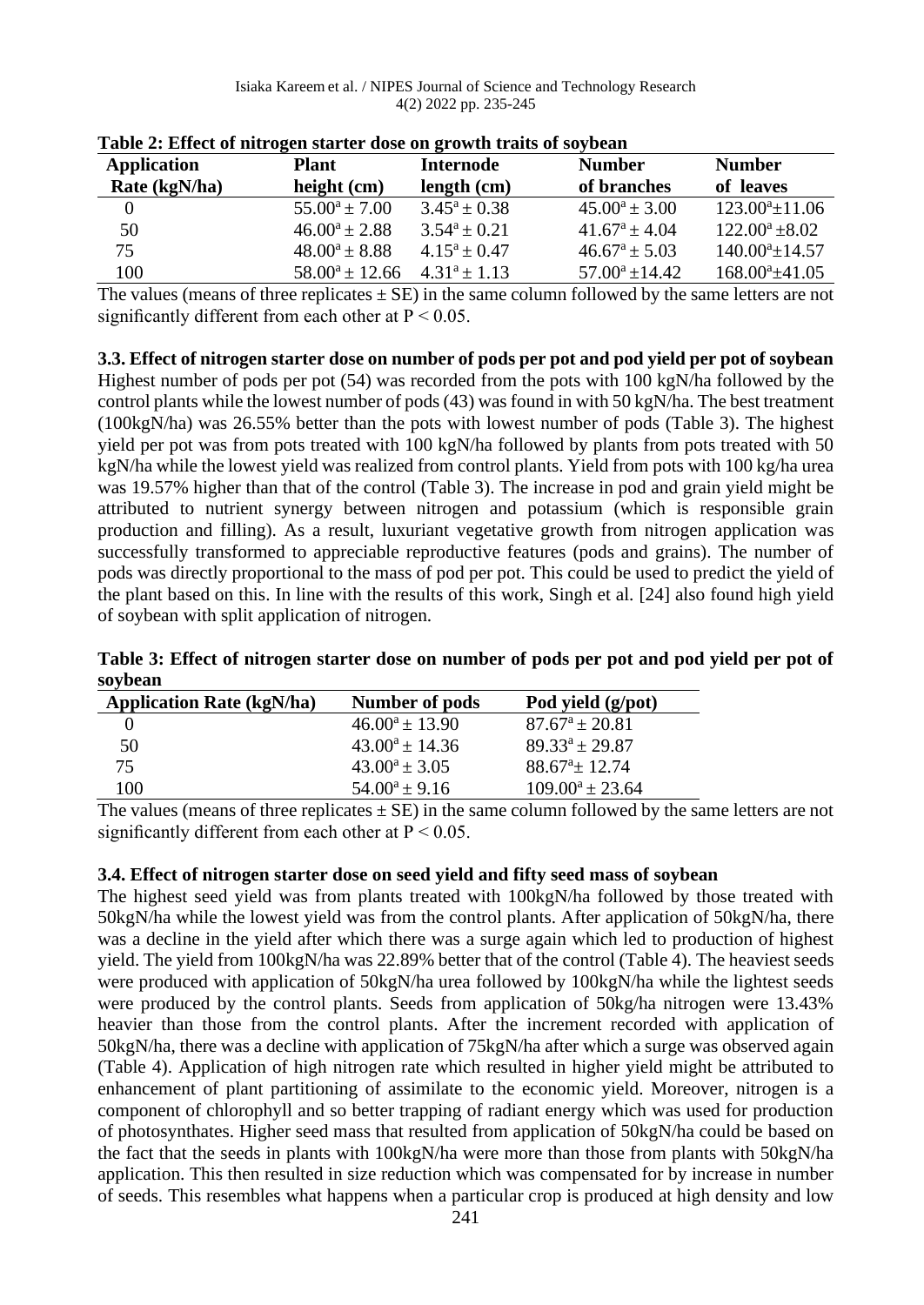density. The yield per plant of the plants at low density will be more than those from high density plantation. Increase in yield with increase in nitrogen starter dose was also found by Jeffery et al.[9] when they applied starter nitrogen dose to soybean and the yield increase was attributed to increase in grain number. Similarly, Mathew et al.[25] reported highest grain yield with the highest dose of starter fertilizer dose (75kgN/ha). Contrary to our finding, several researchers like Wang et al. [26] have reported positive effect of starter nitrogen dose on grain mass.

| THEN IT EXTREME OF HIGH ORDITIONS CODE OF DECK THEIR HIGH DECK HIGHS OF BOTTOM |                        |
|--------------------------------------------------------------------------------|------------------------|
| <b>Application Rate (kgN/ha)</b><br>Seed yield (g/pot)                         | Mass of Fifty Seed (g) |
| $10.91^a \pm 1.38$<br>$6.06^a \pm 0.54$                                        |                        |
| 50<br>$7.00^a \pm 0.28$<br>$11.42^a \pm 8.89$                                  |                        |
| $6.60^a \pm 0.70$<br>$11.37a \pm 1.45$<br>75                                   |                        |
| 100<br>$14.15^a \pm 1.88$<br>$6.72^a \pm 0.91$                                 |                        |

The values (means of three replicates  $\pm$  SE) in the same column followed by the same letters are not significantly different from each other at  $P < 0.05$ .

#### **3.5. Effect of nitrogen starter dose on days to flowering and days to maturity of soybean**

Days to flowering was decreased by application of nitrogen starter dose. The lowest number of days to flowering was recorded for plants with application rate of 50kgN/ha followed by those with application rate of 75kgN/ha while the highest number of days to flowering was recorded from plants with application rate of 100kgN/ha and the control plants. Plants from pots application of 50kg/ha urea were two days ahead of the slowest plants (Table 5). The number of days to maturity was also affected by application of starter nitrogen. The lowest number of days to maturity was recorded for plants with application rate of 50kgN/ha followed by those with application rate of 75kgN/ha while the highest number of days to maturity was recorded for control plants. Plants from application of 50kgN/ha were five days ahead of the slowest plants (Table 5). Lateness in flowering and maturing of plants with 100kgN/ha could be attributed to enhancement of luxuriant vegetative growth as evident in number of leaves, branches, internode length and plant height (Table 2). This development was at the expense of transition to reproductive stage. This development characterizes abundance of nitrogen supply in plants. This then led to delay in flowering and maturing. Plants from 50 and 75kgN/ha which have less luxuriant vegetative growth produced flowers and reached maturity earlier than the ones with abundant supply of nitrogen (those with 100kgN/ha). This implies that delay in flowering and maturity, if the need be, can be nutritionally achieved by supplying our crops with abundance of nitrogen and vice-versa.

| Table of Effect of Starter above of in on aans to howering and dans to maturity |                    |                         |  |
|---------------------------------------------------------------------------------|--------------------|-------------------------|--|
| <b>Application Rate (kgN/ha)</b>                                                | Days to Flowering  | <b>Days to Maturity</b> |  |
|                                                                                 | $45.00^a \pm 2.08$ | $114.00^b \pm 1.15$     |  |
| 50                                                                              | $43.00^a \pm 0.57$ | $109.00^a \pm 0.56$     |  |
| 75                                                                              | $44.00^a \pm 1.73$ | $110.00^{ab} \pm 1.15$  |  |
| 100                                                                             | $45.00^a \pm 2.08$ | $113.00^b \pm 3.21$     |  |

|  |  |  |  | Table 5: Effect of starter dose of N on days to flowering and days to maturity |
|--|--|--|--|--------------------------------------------------------------------------------|
|  |  |  |  |                                                                                |

The values (means of three replicates  $\pm$  SE) in the same column followed by the same letters are not significantly different from each other at  $P < 0.05$ .

#### **3.6. Effect of nitrogen starter dose on chlorophyll content, ash content and total nitrogen of soybean**

The highest chlorophyll content was found in plants treated with 75kgN/ha followed by the control plants while the lowest chlorophyll content was found in plants treated with 100kgN/ha (Table 6). The leaf chlorophyll content did not have direct relationship with soil nitrogen supply. It might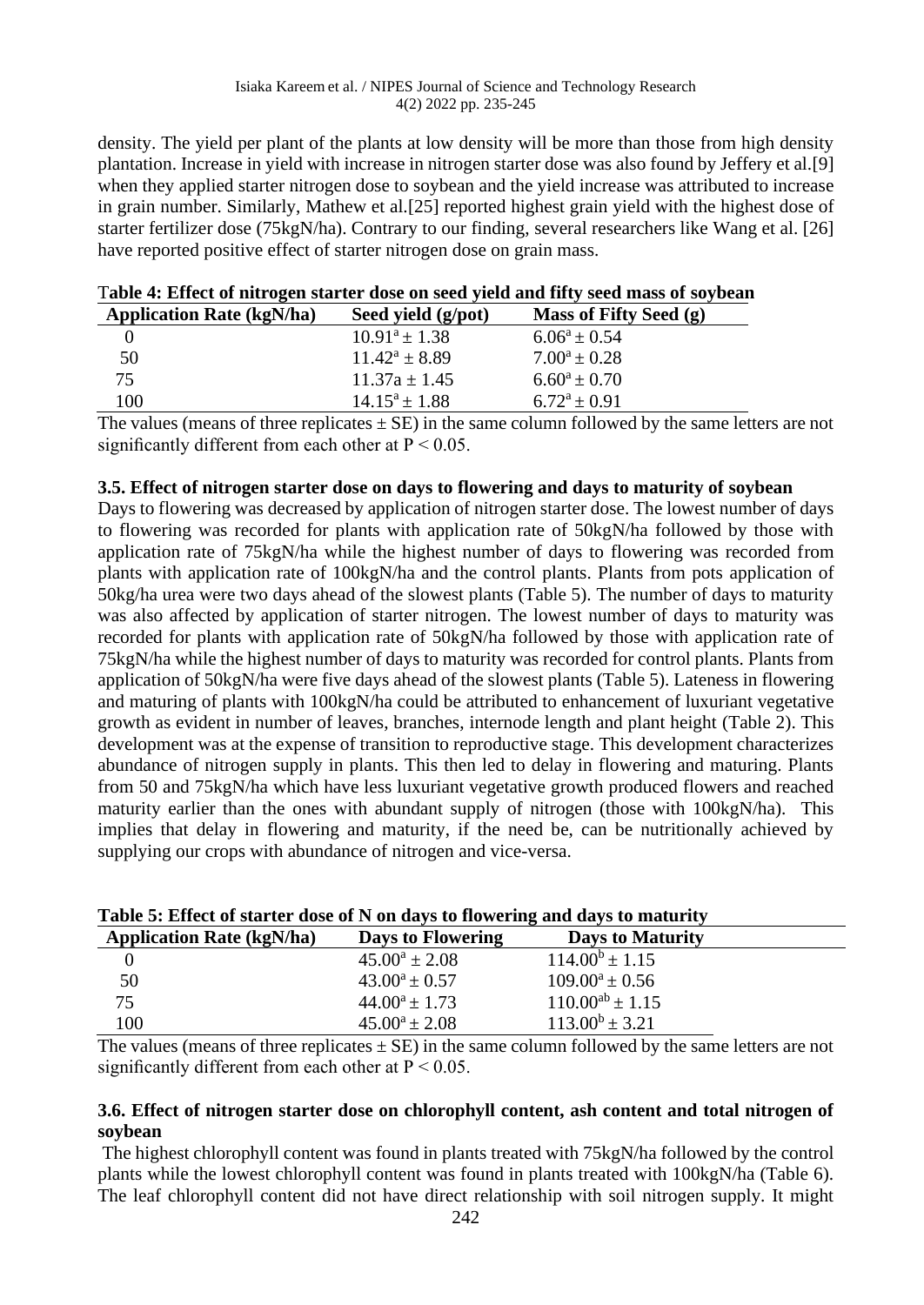equally be that the optimum nitrogen supply to produce the optimum leaf chlorophyll was 75kgN/ha. Therefore, further increase to hundred could only lead to diminishing return. So, having higher yield with application of 100kgN/ha may not have 100% direct relationship with the leaf chlorophyll content which should have had a direct relationship with it because nitrogen is a component of chlorophyll. This could be that absorption of nitrogen from the soil was not influenced by its supply to the soil. This is also evident in the leaf nitrogen content (Table 6). Moreover, leaf nitrogen content did not correlate with the leaf chlorophyll content. This could be explained on the basis of having other nutrient elements which are components of chlorophyll like phosphorus and magnesium while others like iron, copper and manganese are for chlorophyll synthesis. In summary, it could be said that nitrogen application beyond 75kgN/ha would negatively influence leaf chlorophyll content. In a similar discovery, Gai et al.[27] found decrease in chlorophyll content with higher application of nitrogen. It was said that excessive application of nitrogen had inhibitory effect which was not only limited to chlorophyll decrease but also root activities and root mass.

The highest level of ash content was found in the leaves of plants treated with 50kgN/ha followed by those from plants treated with 100kgN/ha while the lowest ash content was from the control (Table 6). Ash content is an indication of the mineral content of the leaf. Since the highest leaf ash content was through application of 50kgN/ha, it means 50kgN/ha let to better synergy of different mineral nutrient and was evident in the higher ash content found in the leaves. Beyond 50kgN/ha, less mineral nutrient synergy was achieved with consequent low ash content. This could have been because of toxicity resulting from high application rate of nitrogen.

Total nitrogen content was highest in plants treated with 50kgN/ha followed by the control plants while the lowest nitrogen content was found in plants treated with 75kgN/ha urea (Table 6). This was similar to the finding of Gai et al. [27]. In the same vein, it was discovered that application of 46kgN/ha led to highest nitrogen uptake [28]. Nitrogen uptake was enhanced at low nitrogen application for soybean. This was evident in the leaf nitrogen content which was highest in plants with lowest nitrogen application rate (50kgN/ha). This might be because of the already fixed nitrogen through symbiotic bacteria in the root nodules which made the supply through fertilizer application to become optimum for optimum absorption by the plant. Beyond 50kgN/ha, optimum level was exceeded and absorption was brought down probably as a result of toxicity resulting from oversupply of mineral nutrient.

| <b>Application</b> | Chlorophyll content Ash content $(\% )$ |                          | Total Nitrogen (%)       |
|--------------------|-----------------------------------------|--------------------------|--------------------------|
| Rate (kgN/ha)      | $(\mu \text{mol} \text{cm}^{-2})$       |                          |                          |
| $\vert 0 \vert$    | $0.0603^a \pm 0.001$                    | $1.35^a \pm 0.115$       | $4.54^b \pm 0.017$       |
| 50                 | $0.059^a \pm 0.002$                     | $3.81^d \pm 0.015$       | $5.13^d \pm 0.0 + 20$    |
| 75                 | $0.061^a \pm 0.002$                     | $2.70^b \pm 0.105$       | $4.46^a \pm 0.010$       |
| 100                | $0.058^a \pm 0.004$                     | $3.39^{\circ} \pm 0.190$ | $4.48^{\circ} \pm 0.015$ |

|  |  |  | Table 6: Effect of nitrogen starter dose on chlorophyll content, ash content and total nitrogen |  |  |  |  |
|--|--|--|-------------------------------------------------------------------------------------------------|--|--|--|--|
|--|--|--|-------------------------------------------------------------------------------------------------|--|--|--|--|

The values (means of three replicates  $\pm$  SE) in the same column followed by the same letters are not significantly different from each other at  $P < 0.05$ .

#### **3.7. Effect of nitrogen starter dose on crude fat, crude protein and crude fibre of soybean**

The highest crude fat content was found in plants treated with 100kgN/ha followed those treated with 75kgN/ha while the lowest crude fat content was found in the control plants (Table 7). Increase in crude fat content was enhanced by the highest level of nitrogen application. This might be attributed to low nitrogen in the leaves as opposed to nitrogen content of plants with 50kgN/ha which was high and led to production of highest crude protein content. Moreover, it might be because of high soybean yield which is normally accompanied by high fat production. The photosynthate produced by the leaves was converted to fat and part of it was equally translocated to the seeds for storage. In a similar finding, Singh et al. [24] had crude fat content increased with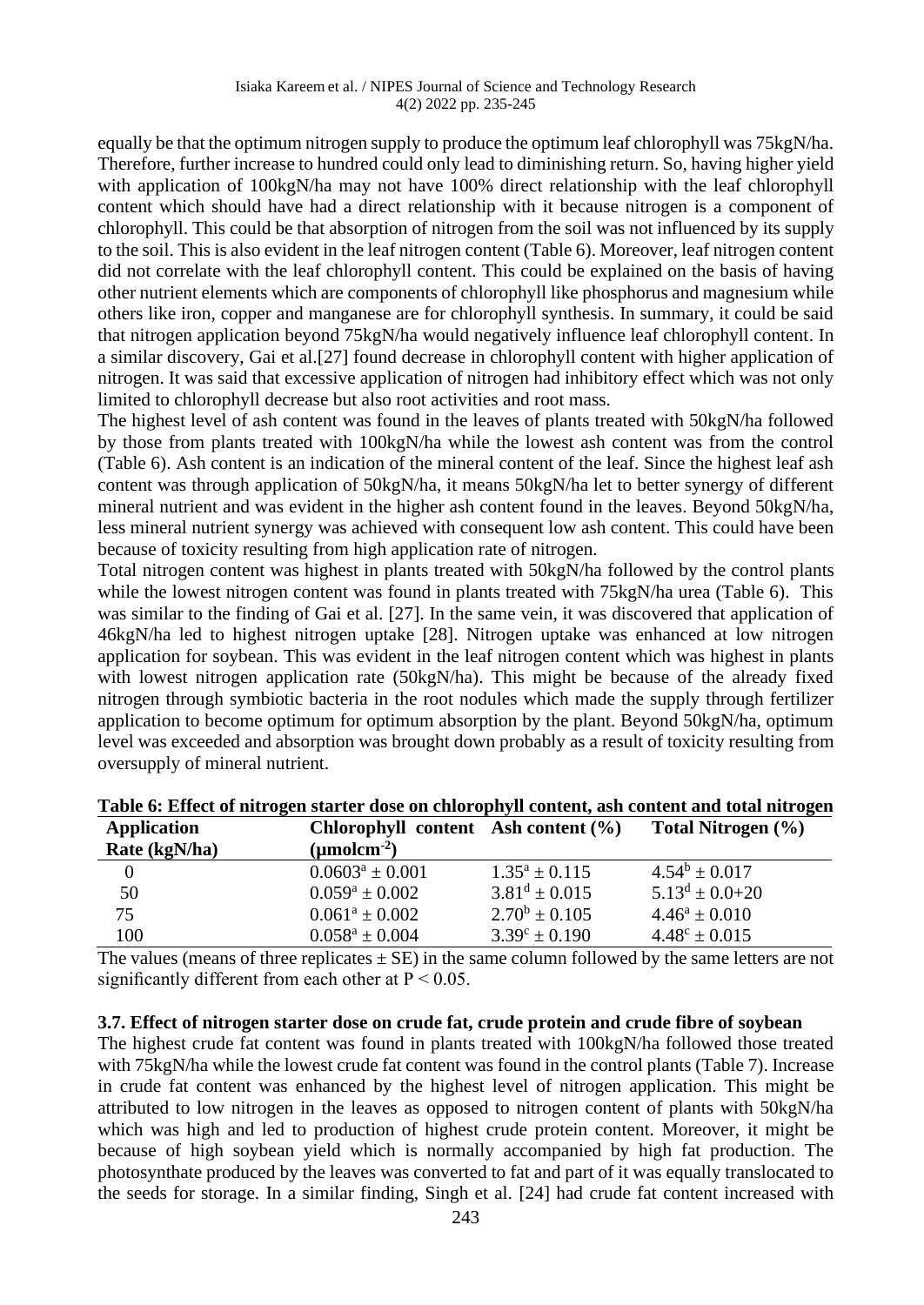increase in nitrogen application even beyond 60 kgN/ha. Contrary to this finding and ours, Kumawat et al.[29] found decrease in crude fat content with increase in nitrogen application.

Crude protein was highest in plants treated with 50kgN/ha followed by those from the control plants while the least crude protein contents was from plants treated with 75kgN/ha (Table 7). There was a surge after application of 50kgN/ha after which there was a decline with application of 75kgN/ha and finally there was another surge with application of 100kgN/ha. So, the trend was not linear as that of crude fat. This could be attributed to the highest nitrogen content of the leaf (Table 7). This is because amino acid is derived from nitrogen and protein is derived from amino acid. So, protein is the protein reservoir. Despite low nitrogen application rate (50kgN/ha), absorption and transformation to crude protein were high. This might be because the soil nitrogen reached the optimum requirement for the crop under test when 50kgN/ha nitrogen fertilizer was added to the Contrary to our result, Kumawat et al. [29] discovered that protein content increased with increase in nitrogen levels from 20-80 kgN/ ha.

The highest crude fibre content was found in plants treated with 75kgN/ha followed by those from plants treated with 100kgN/ha urea while the lowest crude fibre content was from plants treated with 50kgN/ha. There was a decline with application of 50kgN/ha which was followed by a surge after which there was a final decline in crude fibre content (Table 7).The level of leaf fibre content is an indicator of tenderness of leaves and its suitability for feeding animals. The higher the fibre content, the lower the quality of the leaves. In this experiment, the plants treated with 50kgN/ha had high quality leaves because of low fibre content. This might have resulted from having higher protein content which impeded accumulation of huge crude fibre.

| <b>Application Rate (t/ha)</b> | Crude Fat $(\% )$        | Crude Protein (%)        | Crude Fibre $(\% )$  |
|--------------------------------|--------------------------|--------------------------|----------------------|
|                                | $6.53^a \pm 0.05$        | $9.91^b \pm 0.03$        | $2.55^a \pm 0.16$    |
| 50                             | $8.05^b \pm 0.39$        | $10.67^{\circ} \pm 0.14$ | $2.52^a \pm 0.12$    |
| 75                             | $8.53^b \pm 0.71$        | $8.18^a \pm 0.26$        | $2.83^b \pm 0.02$    |
| 100                            | $10.42^{\circ} \pm 0.49$ | $9.80^b \pm 0.06$        | $2.64^{ab} \pm 0.06$ |

**Table 7: Effect of nitrogen starter dose on crude fat, crude protein and crude fibre of soybean**

The values (means of three replicates  $\pm$  SE) in the same column followed by the same letters are not significantly different from each other at  $P < 0.05$ .

#### **4.0. Conclusion**

From this work, it was found that 100 kgN/ha of N-fertilizer improved the total nodulation by 33.95% compared with the control. The yield was greatest with application of 100 kgN/ha compared with other application rates because there was 20% yield increase compared with the control. For the proximate composition, crude protein content was 7% above the control with application of 50 kgN/ha. Furthermore, crude fat content was 37% better than the control with the application of 100 kgN/ha. Therefore, it was concluded that for profitable soybean production in the study area, the use N fertilizer like urea at 50 kgN/ha as a starter dose is recommended because of its cheapness and high yield that resulted from its application to the crop. Finally, nitrogen starter dose up to 100kgN/ha did not constitute stress to production of soybean variety under test.

#### **References**

- [1] Streeter JG(1988). Inhibition of legume nodule formation and N2 fixation by nitrate. CRC Critical Review. Plant Sci. 7: 1-23.
- [2] Hardy RWF, Burns RC, Herbert RR, Jackson EK. (1971). Biological nitrogen fixation: A key to world protein. Plant Soil. 35(35): 561-590.
- [3] Touchton JT, Rickerl DH(1986). Soybean growth and yield response to starter fertilizers. Soil Sci Soc Am J. 50(1): 234-237